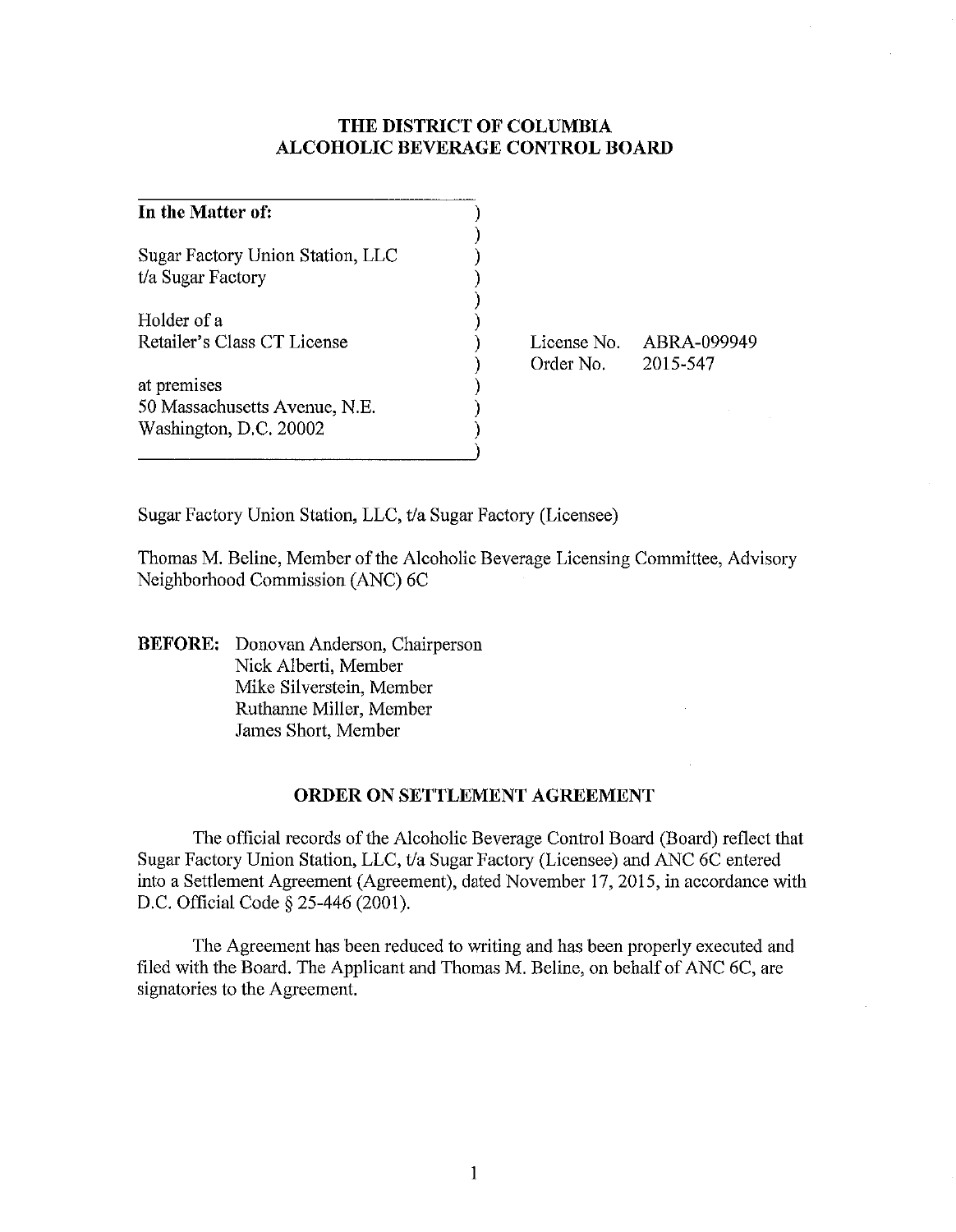Accordingly, it is this 19th day of November, 2015, **ORDERED** that:

- 1. The above-referenced Settlement Agreement, dated November 17, 2015, submitted by the Parties to govern the operations of the Licensee's establishment is **APPROVED and INCORPORATED** as part of this Order;
- 2. This Settlement Agreement replaces and supersedes previous Settlement Agreements between the parties; and
- 3. Copies of this Order shall be sent to the Licensee and ANC 6C.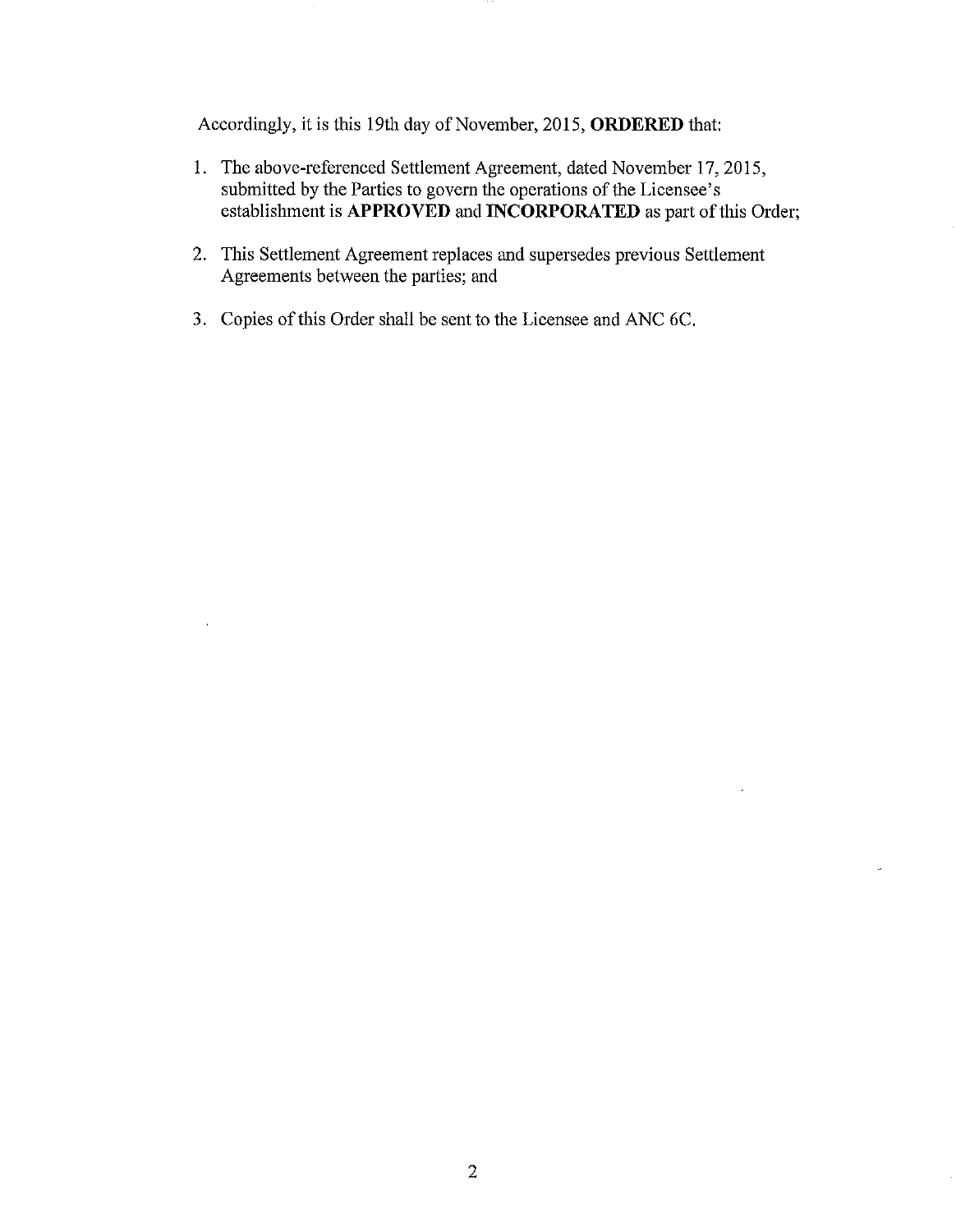District of Columbia Alcoholic Beverage Control Board

Donovan Anderson. hairperson<sup>.</sup> Jick Alberti, Member

e Silverstein, Member

Ruthanne Miller, Member

James Short, Member

Pursuant to D.C. Official Code § 25-433(d)(I), any party adversely affected may file a Motion for Reconsideration of this decision within ten (10) days of service of this Order with the Alcoholic Beverage Regulation Administration,  $2000$   $14<sup>th</sup>$  Street, N.W., Suite 400S, Washington, DC 20009.

Also, pursuant to section **II** of the District of Columbia Administrative Procedure Act, Pub. 1. 90-614, 82 Stat. 1209, D.C. Official Code §2-51O (2001), and Rule 15 of the District of Columbia Court of Appeals, any party adversely affected has the right to appeal this Order by filing a petition for review, within thirty (30) days of the date of service of this Order, with the District of Columbia Court of Appeals, 430 E Street, N.W., Washington, D.C. 20001; (202/879-1010). However, the timely filing of a Motion for Reconsideration pursuant to 23 DCMR § 1719.1 (2008) stays the time for filing a petition for review in the District of Columbia Court of Appeals until the Board rules on the motion. See D.C. App. Rule 15(b) (2004).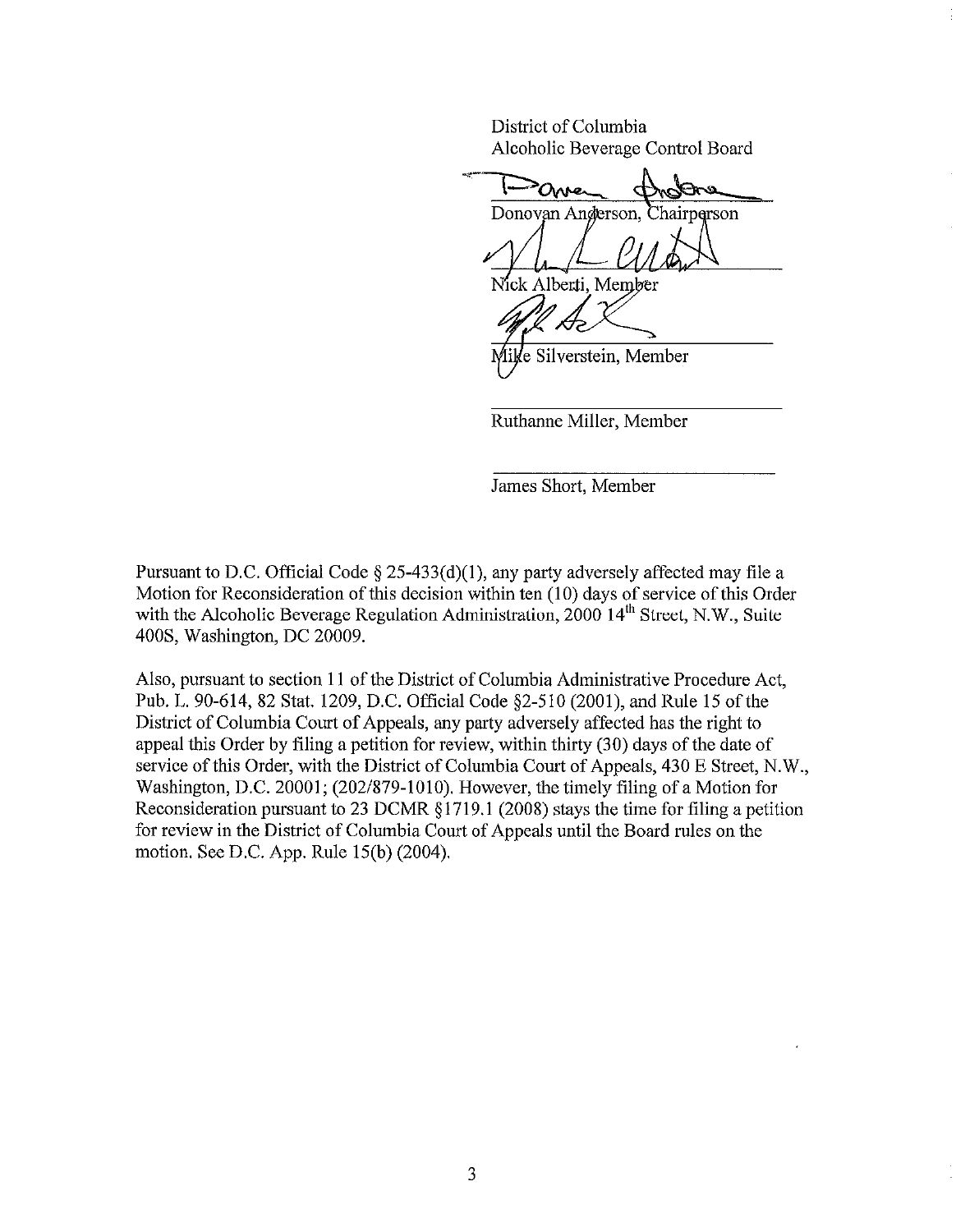## AMENDED AND RESTATED VOLUNTARY AGREEMENT

THIS AMENDED AND RESTATED VOLUNTARY AGREEMENT is made and entered into as of this 17th day of November, 2015 by and between Sugar Factory Union Station, LLC (hereinafter the "Licensee") and Advisory Neighborhood Commission 6C (hereinafter the "ANC 6C");

WHEREAS, Licensee presently holds a Retailer's Class C Tavern license (License Number ABRA-(99949) from the District of Columbia Alcoholio Beverage Control Board (hereinafter "ABC Board") for premises of 50 Massachusetts Avenue, N.B., Space T·018, Washington, D.C. where Licensee operates a business serving alcoholic beverages;

WHEREAS, the parties entered into a September 15,2015 Voluntary Agreement governing certain aspects of the Licensee's operations;

WHEREAS, Licensee seeks to extend certain hours of operations and hours of sales and consumption, and ANC 6C supports the change and does not consider the extension of hours of operation and hours of sales and consumption to be of concern to residents in the area surrounding the establishment; and

WHEREAS, the parties desire to enter into this superseding Amended and Restated Voluntary Agreement.

NOW, THEREFORE, in consideration of the mutual covensntsand undertakings memorialized herein, the parties agree as follows.

- 1. Nature of Business: Licensee will operate at all times as a *bona-fide* Class C Tavern (as such term is defined in ABC statutes and regulations). Licensee will not make its premises available to non-employee promoters for presentation of advertised parties or events intended to generate profit for such promoters.
- 2. Hours of Operation: Licensee's hours of operations shall be: Sunday from 7:00am to 10:00pm; Monday through Wednesday from 6:00am to 10:00pm; and Thursday through Saturday from 6:00am to 12:00am (midnight).
- 3. JIours of Sules. and Consumption: Lieensee's hours of alcohol sales and consnmptionshall be: Sunday through Wednesday from 10:00am to 10:00pm; and Thursday through Saturday from JO:OOam to 12:00am (midnight). It is understood that after cessation of said operating hours, no patrons shall remain on the premises. Exceptions to the stated hours shall be granted for:

a.) Days designated by the ABC Board as "Extended Hours for ABC Establishments"or "Daylight Savings Time Extension of Hours" - Licensee may operate for one additional hour (that is, one hour later):

b.) In the event the Council of the District of Columbia or the ABC Board grants licensees in general extended operating hours for specific occasions, such as Inauguration or World Cup, Licensee may avail itself of such extended bours; and

c.) On January 1 of each year Licensee may operate for one additional hour (that is, one hour later).

4. To Go Single Sales: Licensee agrees not to sell alcoholic beverages in to go containers.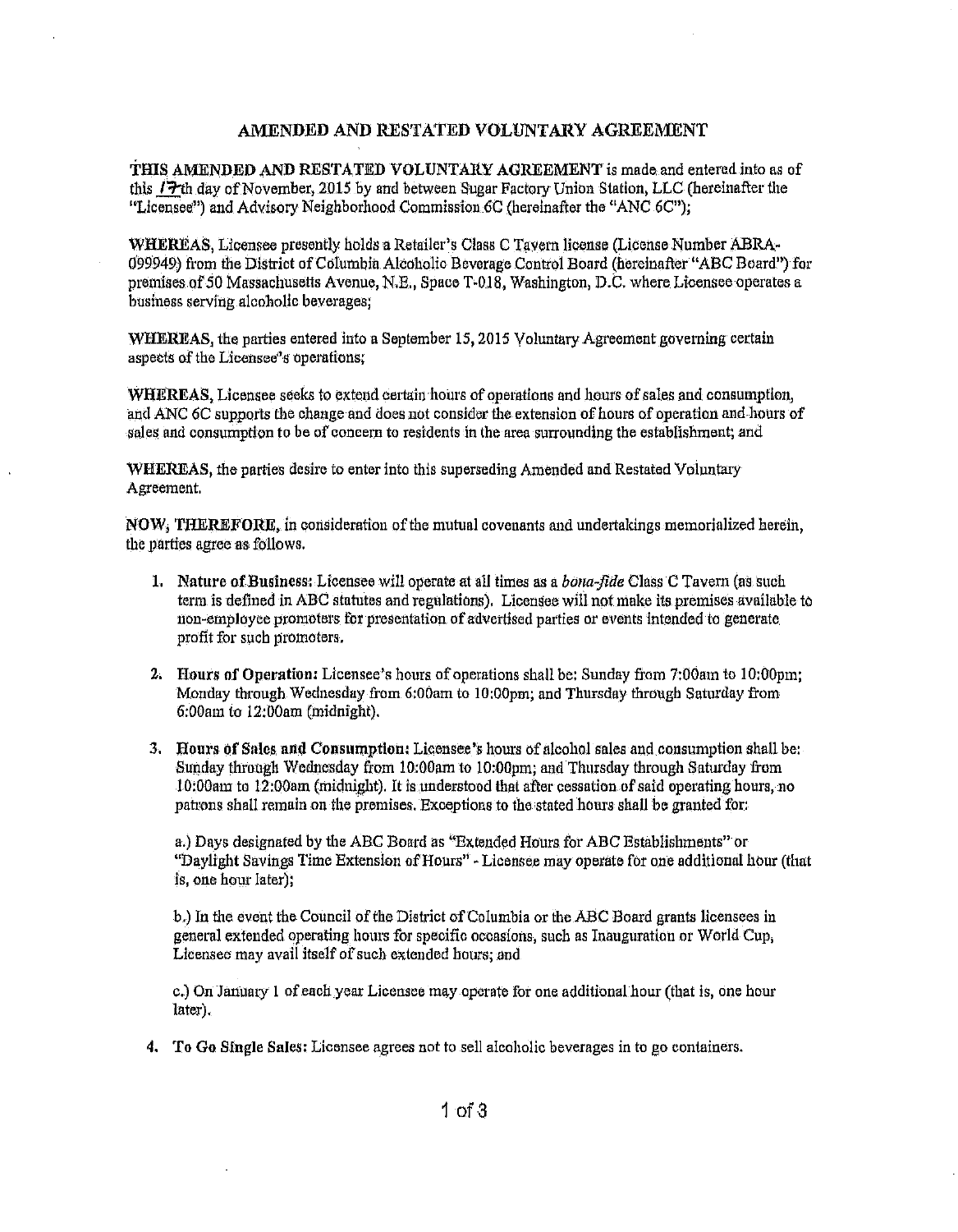- 5. Large Format Drinks: Licensee agrees that any alcoholic beverages containing.32 ounces or more of liquid may only be sold to two  $(2)$  or more customers that will share the drink while remaining on the Licensee's premises. Licensee agrees that alcoholic beverages containing 32 ounces or more of liquid will cease being offered for sale within thirty (30) minutes of the end of Licensee's hours of alcohol sales and consumption. Licensee agrees that bartenders and wait staff will be trained to maintain the rule that at least two (2) patrons must be present and legally able to participate in consuming any alcoholic beverages containing 32 ounces or more of Ilquid. Licensee agrees to include the two-person minimum requirement on any menus, promotional materials, or signage used to advertise alcoholic beverages containing 32 ounces or more of liquid atthe Union Station establishment premises.
- 6. Trash and Recycling Pick-Up and Removal. Licensee will maintain regular trash/garbage and recycling removal service only during the hours from  $9:00$  a.m. to  $5:00$  p.m.
- 7. Communication with ANC 6C. Licensee is encouraged to meet with ANC 6C and neighbors to address. any perceived problems arising from.theoperation of the business.
- 8. ANC 6C Support. ANC 6C supports the reissuance of the Licensee's ABC license with extended honrs sought by the Licensee upon.execution of this Amended and Restated Voluntary Agreement, provided that this Amended and Restated Voluntary Agreement is incorporated into the Board's order issuing, amending or renewing the license, which order is thereby conditioned upon compliance with such Amended and Restated Voluntary Agreement.
- 9. Right to Seek Redress. The parties agree that Licensee will be given written notice of any alleged violation of this Amended and Restated Voluntary Agreement and will be afforded ten  $(10)$  days in which to investigate and respond to any complaint. The parties agree that if any complaint of violation of this Amended and Restated Voluntary Agreement is not so resolved, then any failure of the Licensee to adhere to the foregoing commitments will constitute a breach of this Amended and Resteted Voluntary Agreement and grounds for the ANC 6C to file a complaint with the Board as provided by D.C. Code  $\S 25-446(e)$ .
- 10. Jointly Request. The parties jointly request that the terms of this superseding Amended and Restated Voluntary Agreement be incorporated into the Licensee's ABC license.

*[signature page to follow]*